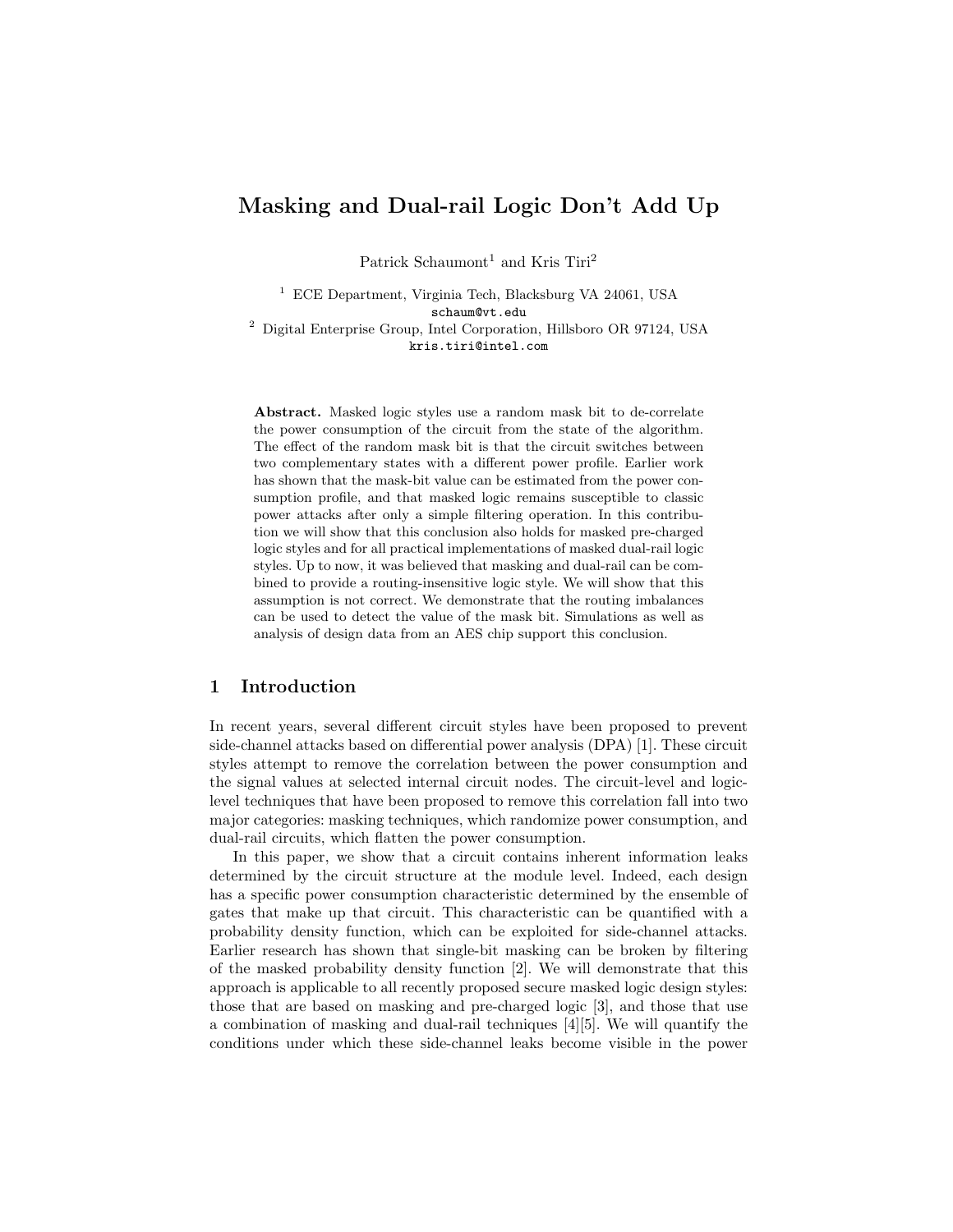probability-density-function using simulation as well as using analysis of the layout-data of an actual chip.

Our attack is different from the ones that are usually considered for secure logic styles. For example, glitches have shown to be a source of side-channel leakage [6], because the presence of a glitch depends on the specific input data pattern on the circuit. Further, the arrival time of signals at gate inputs can cause small data-dependent variations on the switching time of gates [7]. This variation shows up in the power-consumption pattern and can be exploited in power analysis attacks. Third, the loading imbalance of dual-rail circuits causes small variations in power consumption  $[8]$ , which then become a source of sidechannel leaks as well. All these leaks are caused by electrical effects and thus are technology-dependent. In contrast, we will look at the circuit from a system perspective. The basis of our attack is not an electrical effect, but the probability density function (pdf) of the power consumption. We investigate the effect of circuit-level techniques (masking, dual-rail) on the pdf and conclude that in practical cases we can undo the effect of masking and dual-rail by filtering operations on the probability density function. The filtered pdf then becomes subject to standard differential power analysis attacks.

The paper is structured as follows. In section 2, we will review briefly the important properties of major secure logic styles. In section 3, we introduce a sample test-circuit, containing an S-box of 970 logic gates. Using a cyclebased model of the circuit in masked pre-charged logic (RSL), we derive the power-pdf using toggle-counting on the cycle-based simulation of the model. We show how a differential power analysis attack (DPA) can be performed. The same circuit then is modeled in masked dual-rail pre-charged logic (MDPL). Perfectly-matched dual-rail masked logic would result in a constant toggle-count, with a power pdf that contains a single impulse. However, we will analyze the effect of small mismatches in loading between the dual-rail nets. We will show that the mismatch in loading re-enables pdf analysis, and consequently a DPA attack. This conclusion contradicts claims of earlier research [4]. In section 4, we explore the consequences of our attack on a placed-and-routed dual-rail masked circuit. The circuit is a complete AES core containing 16K dual-rail gates. This illustrates that the attack mechanism also works on practical and large designs. We follow up with the conclusions in section 5.

### 2 Masked, Dual-rail and Pre-charged Logic

This section presents a brief review of the major secure logic styles. All of the logic styles apply pre-charging, and a selected combination of dual-rail and masking. We discuss, in sequence, Random Switching Logic (masked pre-charged logic), Wave Dynamic Differential Logic (dual-rail pre-charged logic), and Masked Differential Pre-charge Logic (masked dual-rail pre-charged logic).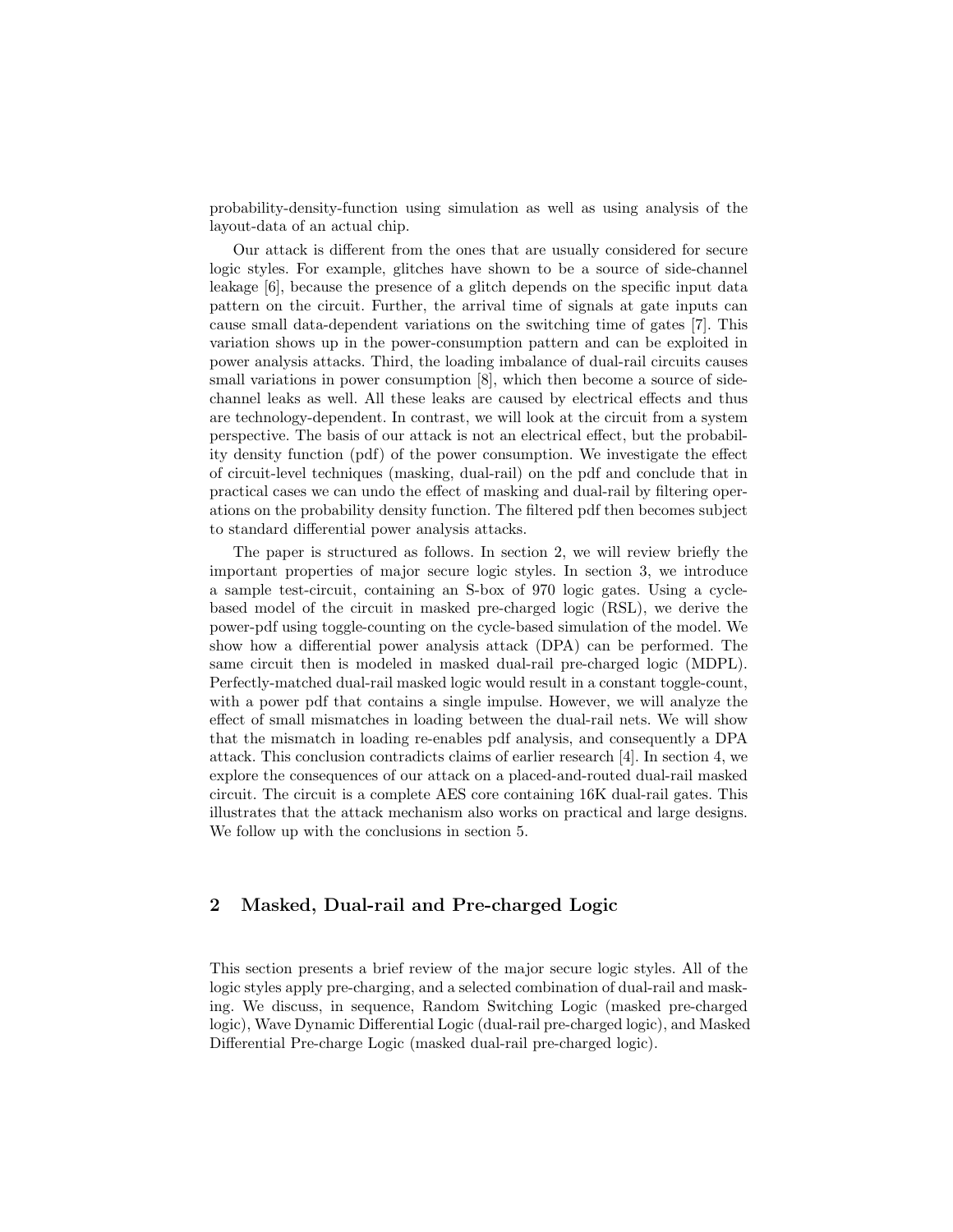#### 2.1 Random Switching Logic (RSL)

In masking techniques, the computation performed by a logic gate is hidden by masking the actual data with a (pseudo-)random mask bit. The mask bit can be extracted afterwards to reveal the resulting data. A systematic implementation of masking, called RSL, was proposed by Suzuki [3]. The RSL nor and nand gates are defined as follows.

$$
nor_{rsl}: \t z = \overline{\overline{e} + x.y + (x + y). \overline{r}}
$$
  
\n
$$
n and_{rsl}: \t z = \overline{\overline{e} + x.y + (x + y). \overline{r}}
$$
  
\n
$$
with x = a \oplus r, y = b \oplus r, z = q \oplus r
$$

These equations illustrate the transformation of the unmasked inputs a and b into an unmasked output q. Signal r is the mask bit, which switches the RSL gate between two complementary forms. Signal  $e$  is the enable bit, which serves to eliminate glitches on the RSL gate.

In an RSL circuit, only the primary input signals are masked, and the mask is removed again at the primary outputs. Internal signal nodes remain in masked form while traveling from one gate to the next. All gates are connected to the mask bit as well as to the enable bit. Assume for a moment that  $e$  is 1, then the mask bit switches the gate between dual configurations as shown below.

| Evaluate with $r = 1$                | Evaluate with $r = 0$                            |
|--------------------------------------|--------------------------------------------------|
| $nor_{rsl} _{r=1} = \overline{x.y}$  | $\left. nor_{rsl}\right _{r=0} = \overline{x+y}$ |
| $nand_{rsl} _{r=1} = \overline{x+y}$ | $nand_{rsl} _{r=0} = \overline{x.y}$             |

The signal e is only 1 after all inputs  $(x, y, r)$  have arrived, and serves to eliminate glitches on the RSL gate. The signal  $e$  also has the effect of a precharge signal. When  $e$  is low, the outputs of all RSL gates are zero. When  $e$ is high, the outputs of all RSL gates will evaluate the input signals. Therefore, there are only two transitions in an RSL gate that disclose information which is correlated to the input data:  $0 \rightarrow 0$  and  $0 \rightarrow 1$ . Another way of formulating this is to say that the dynamic power consumption of RSL directly reflects the number of '1' data signals in the circuit. This is important since, as we will show later, the behavior of a circuit can be characterized by an average number of '1' data signals. Since the two dual configurations, in which the circuit can be depending on the value of the mask bit, each have a characteristic average number of '1' data signals, the value of the mask can be extracted by estimating this average.

Note that the authors of [2] incorrectly assumed that the enable signal only ensures that the logic is glitch-free. They did not discuss the pre-charge effect of the enable signal. As a result the effect of the random mask bit is not as visually noticeable in the power transient as they put forward.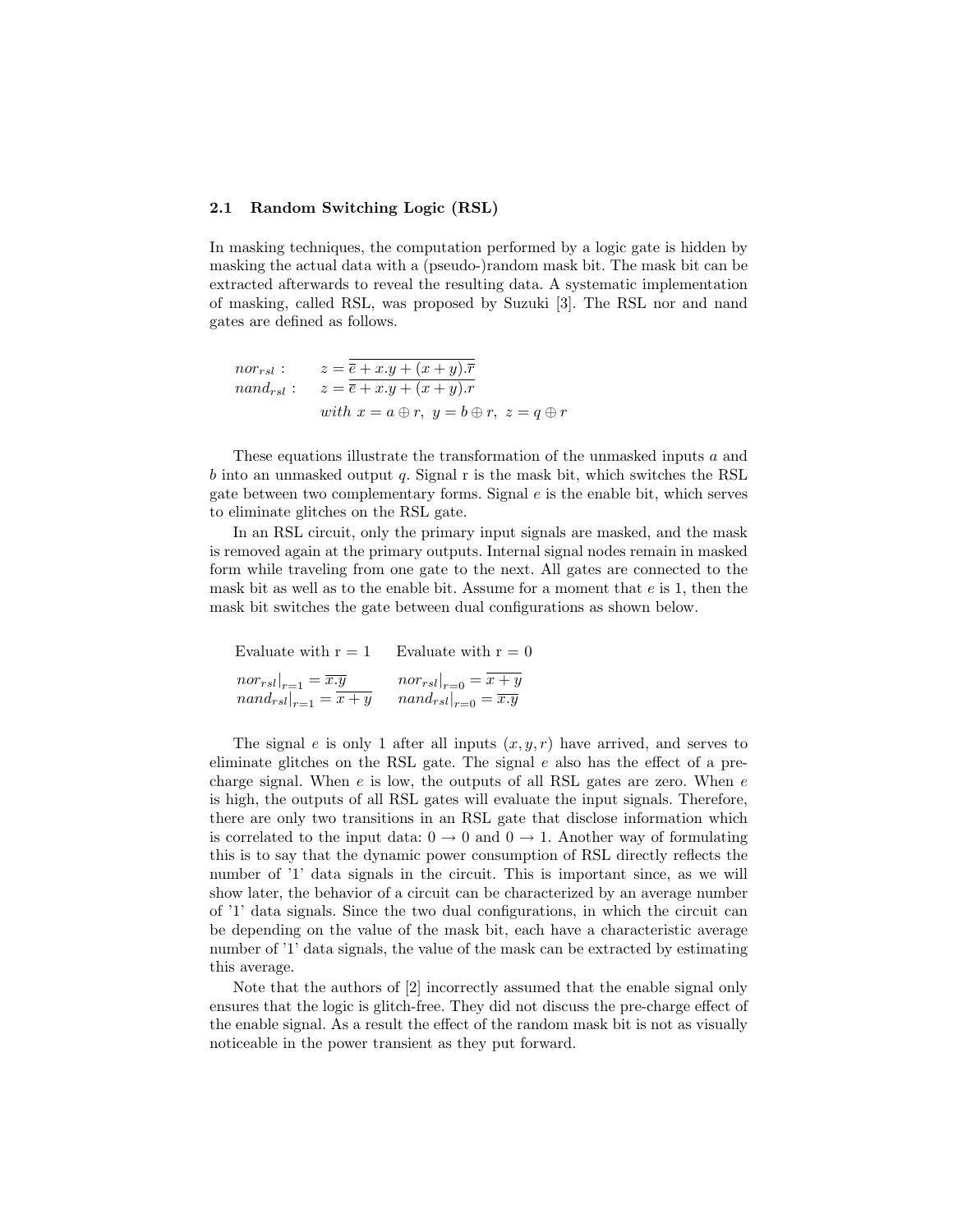#### 2.2 Wave Dynamic Differential Logic (WDDL)

WDDL is a dual-rail pre-charged logic style, with a logic-1 and a logic-0 represented by a complementary differential pair as  $(1,0)$  and  $(0,1)$  respectively [9]. WDDL inserts a zero-spacer  $(0,0)$  at the beginning of each clock cycle. As a result, there will be exactly one  $0 \rightarrow 1$  transition per differential pair and per clock cycle, regardless of the logic value carried by the pair. WDDL is implemented with complementary logic. Using the same notation as for RSL, we have the following relations.

$$
nor_{wddl}: (z, z_c) = (x_c.y_c, x + y)
$$
  
\n
$$
nand_{wddl}: (z, z_c) = (x_c + y_c, x \cdot y)
$$
  
\nwhen  $e = 1 \rightarrow x = a, y = b,$   
\n
$$
x_c = \overline{a}, y_c = \overline{b}, q = z
$$
  
\nwhen  $e = 0 \rightarrow x = 0, y = 0,$   
\n
$$
x_c = 0, y_c = 0
$$

The differential input pairs are  $(x, x_c)$  and  $(y, y_c)$ , and they are generated from the inputs when the enable signal  $e$  is 1. A  $(0,0)$  spacer is inserted when the enable signal  $e$  is 0. Note that the pre-charge signal  $e$  is not present on individual gates, but merely controls zero-spacer insertion on the primary inputs of the circuit. WDDL gates are implemented with positive logic only; when an inversion is needed the differential wire pairs are switched. The zero-spacers therefore propagate as a wave through the circuit. There are two possible transitions in a WDDL gate that disclose information related to the data input signal:  $(0, 0) \rightarrow$  $(0, 1)$  and  $(0, 0) \rightarrow (1, 0)$ . Consequently, if a differential wire pair maintains symmetry, power consumption will remain constant. If, on the other hand, there are small loading imbalances between the two wires making up a pair, there will be a residual information leak.

#### 2.3 Masked Dual-Rail Pre-charge Logic (MDPL)

MDPL combines the ideas of RSL and WDDL into a masked, dual-rail precharged logic style [4]. Like WDDL, MDPL represents a logic-1 with a differential pair  $(1, 0)$  and a logic-0 with a differential pair  $(0, 1)$ . In addition, a zerospacer  $(0, 0)$  is used to pre-charge all differential pairs once per clock cycle. The zero-spacer is inserted on the primary inputs of the circuit under control of the pre-charge signal e. Like RSL, MDPL also uses a mask bit to switch the circuit between two complementary forms. MDPL enables a compact logic formulation using majority-gates, which are gates that implement the majority-count function (MAJ) of their inputs.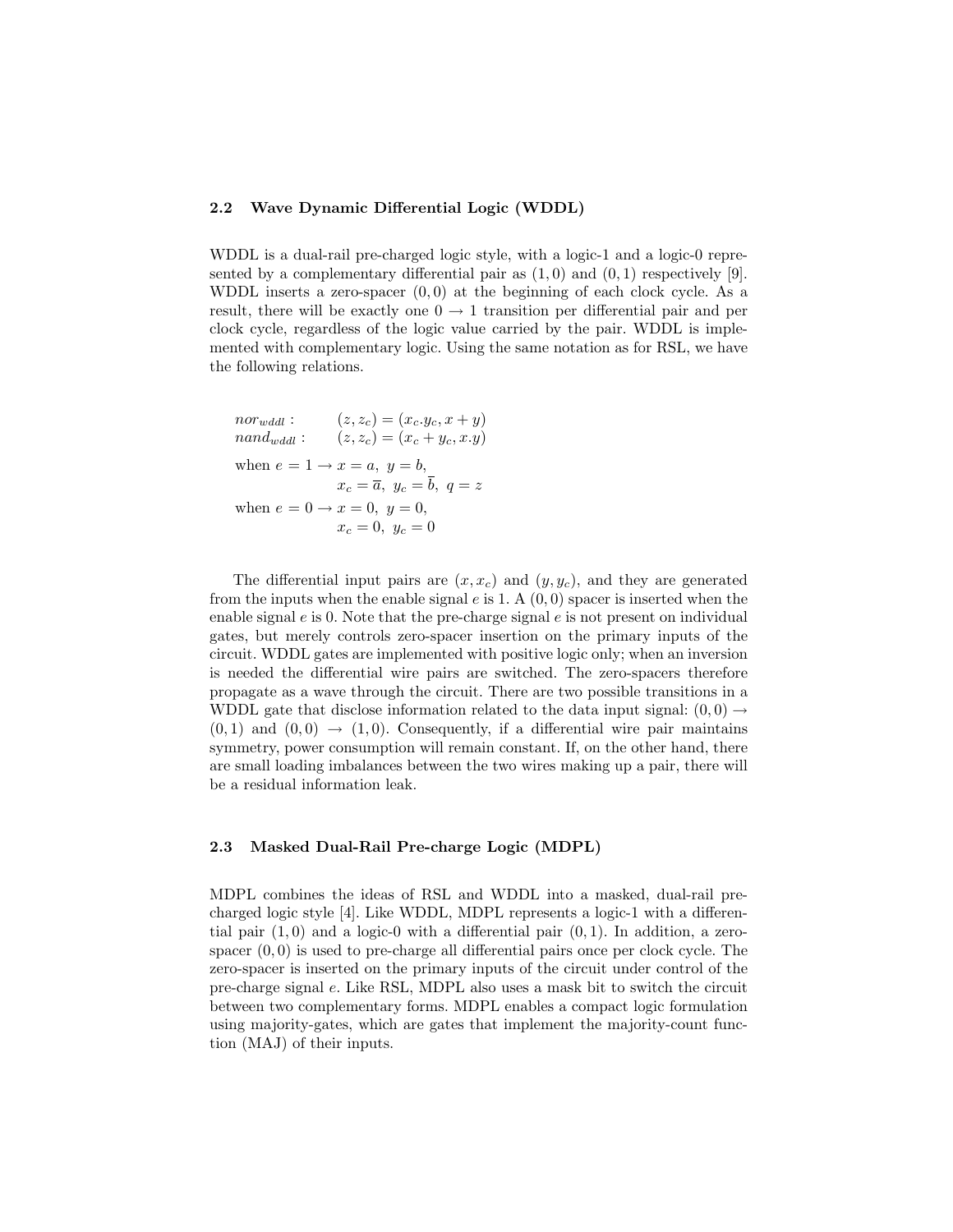$$
nor_{mdpl}: \t(z, z_c) = (MAJ(x_c, y_c, r), MAJ(x, y, r_c))
$$
  
\n
$$
nand_{mdpl}: \t(z, z_c) = (MAJ(x_c, y_c, r_c), MAJ(x, y, r))
$$
  
\n
$$
with MAJ(a, b, c) = a.b + a.c + b.c
$$
  
\n
$$
when e = 1 \rightarrow x = a \oplus b, y = b \oplus r,
$$
  
\n
$$
x_c = \overline{a} \oplus r, y_c = \overline{b} \oplus r,
$$
  
\n
$$
q = z \oplus r, r_c = \overline{r}
$$
  
\n
$$
when e = 0 \rightarrow x = 0, y = 0, r = 0, x_c = 0, y_c = 0
$$

Assume for a moment that  $e$  is 1, then the mask bit switches the gate between dual configurations as shown below.

Evaluate when  $r=1$  Evaluate when  $r=0$  $\left. nor_{mdpl}\right|_{r=1} = (x_c + y_c, \underline{x} \cdot y) \quad \left. nor_{mdpl}\right|_{r=0} = (x_c \cdot y_c, x+y)$  $=(a+b,\overline{a}.\overline{b})$   $=(\overline{a}.\overline{b},\overline{a}+\overline{b})$  $=(a + b, a + b)$   $=(a + b, a + b)$  $nand_{mdpl}|_{r=1} = (x_c, y_c, x + y)$   $nand_{mdpl}|_{r=0} = (x_c + y_c, x \cdot y)$  $=(a.b, \overline{a} + b)$   $= (\overline{a} + b, a.b)$  $=(a.b, \overline{a.b})$   $= (\overline{a.b}, a.b)$ 

The dual rail and precharge behavior of the MDPL gate fulfills the duty of the enable signal in RSL. It ensures that there is a single data dependent transition per clock cycle. There are only two possible data-dependent transitions in an MDPL circuit: either  $(0,0) \rightarrow (0,1)$ , or  $(0,0) \rightarrow (1,0)$ . Moreover, the specific transition that a pair will take depends on the logic value as well as on the random mask pair  $(r, r_c)$ . For this reason, MDPL is believed to have no loading symmetry requirements between the wires of a differential pair. We will demonstrate that this is not correct.

## 3 An Attack using the Power Probability Density Function

In this section we demonstrate the weaknesses of each of the above mentioned logic styles using a DPA attack on a simple test circuit. The circuit in Figure 1 is a simplified encryption circuit consisting of an AES Sbox and a key addition. A test-bench drives the circuit with 8-bit pseudorandom data. The Sbox and keyaddition are modeled at gate-level using 970 logic gates (99 not-gates, 388 nandgates and 483 nor-gates). The DPA attack will attempt to reveal the key by using the output data and the simulated power consumption. The power consumption is simulated by toggle counting, with each gate output of the above-mentioned 970 gates contributing to the overall toggle count. The simulation is cycle-based, and makes abstraction of detailed delay effects as well as electrical variations between individual nets and gates. We use this idealized model to demonstrate that the side-channel does not rely on an electrical effect, but rather on the logic structure of the circuit.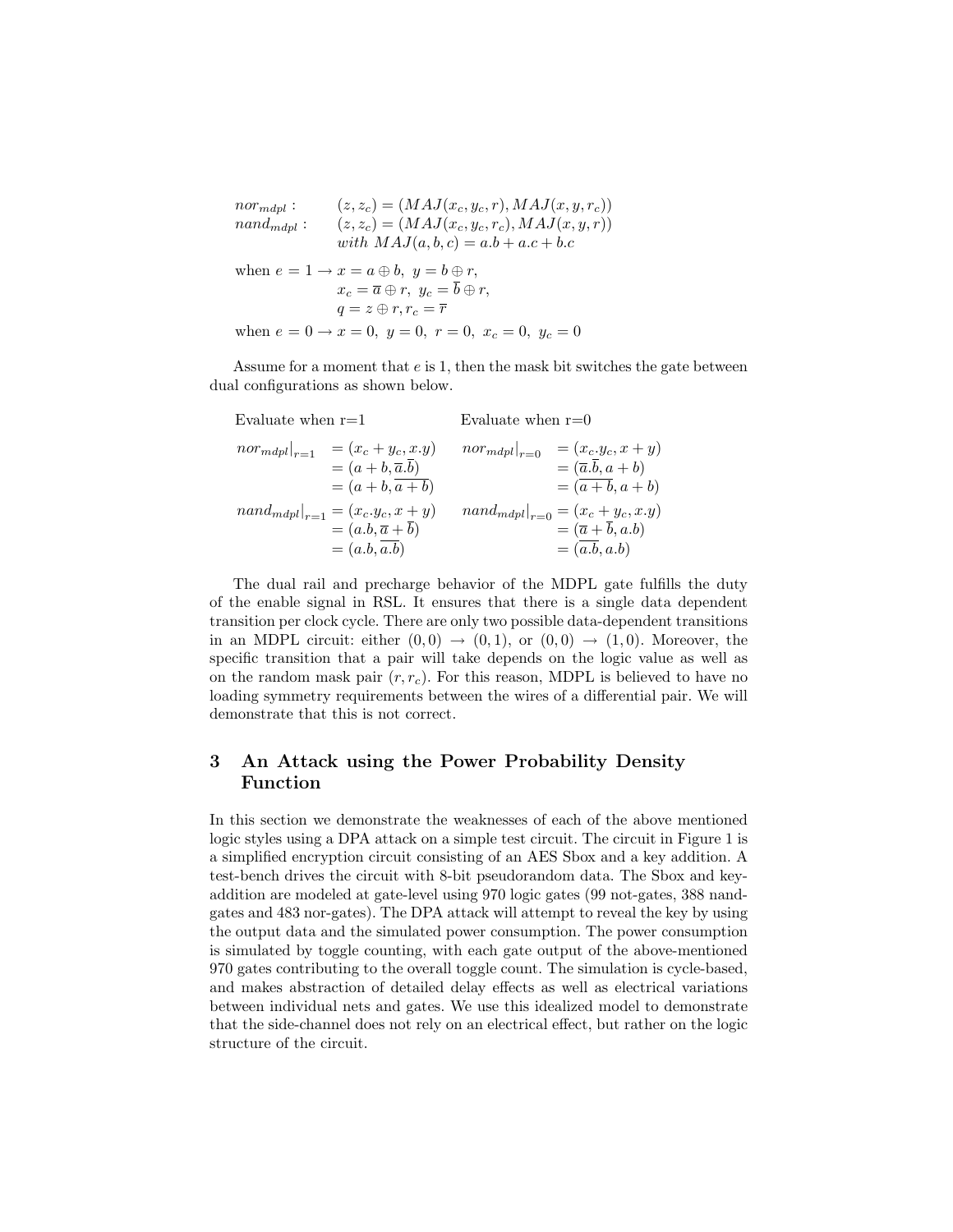

Fig. 1. The test circuit: AES Sbox and key addition

#### 3.1 Random Switching Logic (RSL)

The first simulation implements the above circuit using RSL gates. The power pdf is calculated by monitoring the toggle count over the input signal space, and converting the toggle count to a histogram. Each power-consuming  $0 \rightarrow 1$ transition contributes a unit weight to the overall toggle count. The resulting power pdf is plotted as a dashed line in Figure 2. For example, the dashed line indicates a value of about 0.034 in bin 485. This means that the probability that exactly 485 gates (of the 970) will carry a logic-1 during an evaluate-period  $(e=1)$  is about 0.034.

Figure 2 also illustrates two other distributions which are obtained as follows. We sorted all the power samples in two groups according to the value of the mask bit (zero or one), and created a partial pdf for each group. The partial pdf are drawn as bar-charts in two different shades. The light-shaded bars correspond to power samples with a zero mask bit. The dark-shaded bars are those samples which have a mask bit of one. Note that, while individual light bars and dark bars are drawn aside from each other, both charts use the same set of bins. Each bin contains a light bar and a dark bar, and the sum of both bars amounts to the level of the dashed line.

The pdf has several interesting properties. First, the distributions for mask  $r=1$  and mask  $r=0$  do not overlap nicely. This is expected as the mask bit puts the circuit in one of the two complementary forms. The two complementary forms do not perform the same calculations on the internal data signals and as a result do not have the same characteristic average number of '1' data signals. In fact, when we see a toggle count below 485, we can say with high probability that the mask bit is zero  $(r=0)$ . When the toggle count is above 485, the mask bit is probably one  $(r=1)$ . Detailed analysis reveals that the two sub-histograms are mirror-images of each other around toggle count 485.

To prepare an RSL power-trace for DPA, we can fold the power trace around the average value 485. The resulting power trace will closely approximate the unmasked power trace. This works because of the following reason. RSL allows only two possible transitions on a masked net:  $0 \rightarrow 0$  and  $0 \rightarrow 1$  transitions. The sum of these two types of transitions thus must equal the total number of masked nets (970). The mask bit has the effect of interchanging the  $0 \rightarrow 0$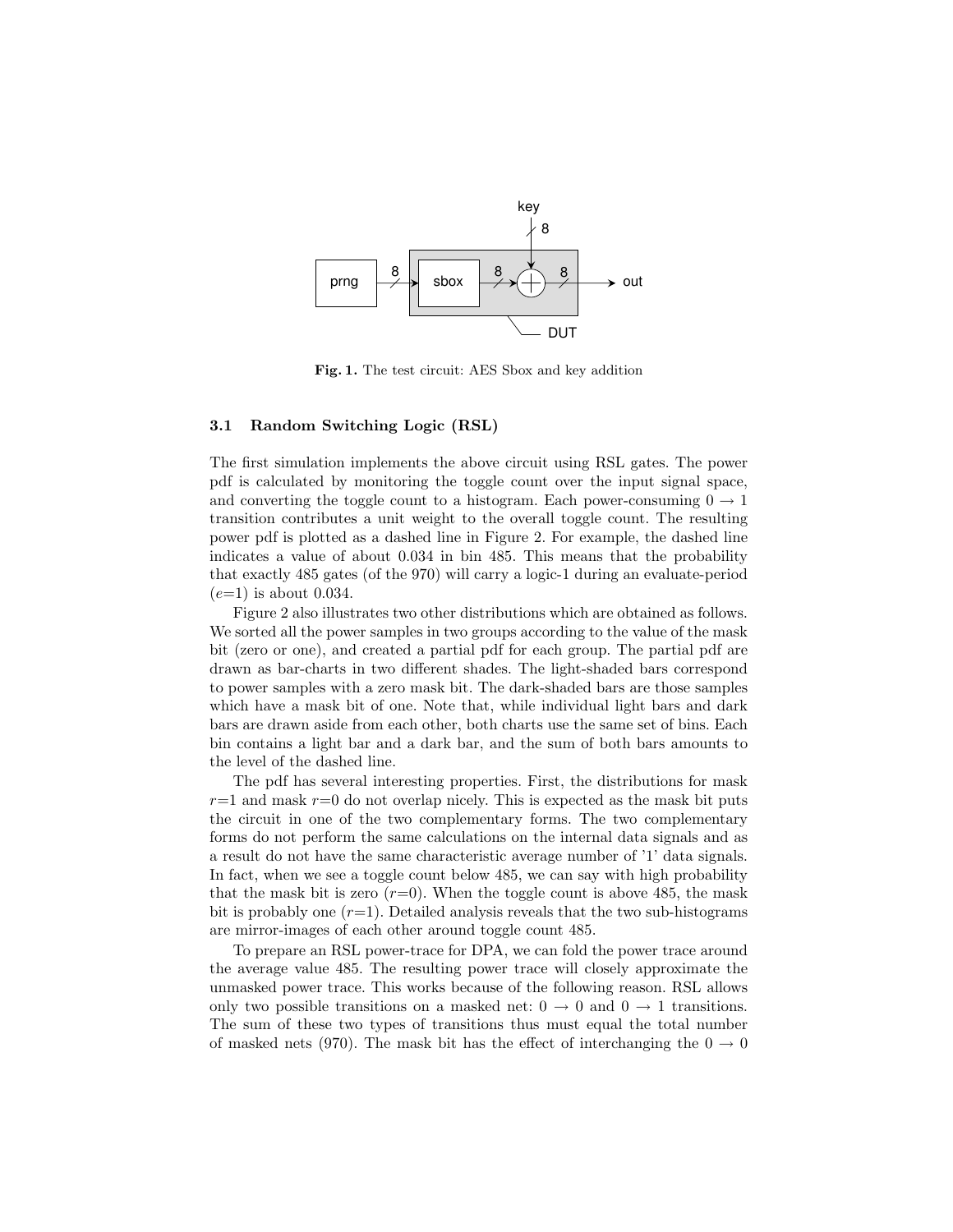

Fig. 2. Estimated Power Probability Density Function for RSL

with  $0 \rightarrow 1$  transitions in a masked circuit. For example, if we find 490  $0 \rightarrow 1$ transitions, we may assume that mask  $r = 1$ . To remove the effect of the mask bit, we derive the equivalent toggle count for mask  $r = 0$ . This must be  $970 - 490$  $= 480$  toggles. In a practical implementation of this attack, we can measure a masked power trace, and then fold the resulting measurement around the average measured value when the measured value exceeds the average value. The folding technique only fails for a small part of the masked pdf, namely for the part where the mask is estimated incorrectly. Experimental results confirm that the DPA attack can find the key with only 30 power samples, when the attack is based on the Hamming weight of the input.

Table 1. Statistics of the RSL power pdf.

|                      | $r=0$ | $r=1$ | overall |
|----------------------|-------|-------|---------|
| Min toggle           | 465   | 478   | 465     |
| Max toggle           | 492   | 505   | 505     |
| Average toggle 480.6 |       | 489.4 | 485     |
| Stdev toggle         | 4.44  | 4.45  | 6.24    |
| Entropy (bit)        | 4.07  | 4.07  | 4.61    |

Table 1 collects additional statistics of the RSL power pdf. The table highlights another interesting property: the pdf has a very low entropy. The entropy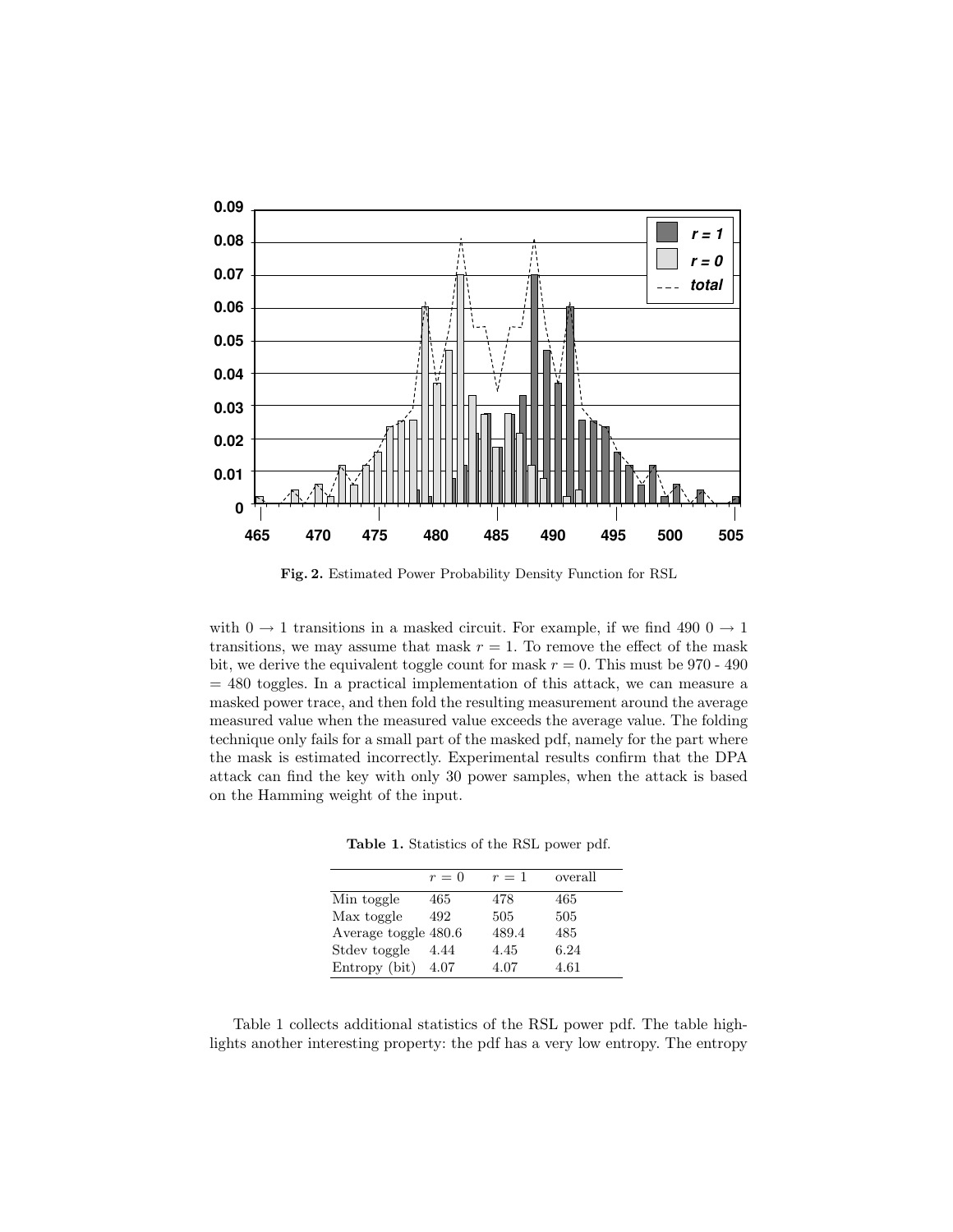or information content of a signal with  $N$  discrete values with probabilities  $p_i$  is defined as follows:

$$
H(S) = \sum_{i=1}^{N} -p_i log_2(p_i)
$$

The overall power-trace has only 4.61 bit of information per power sample. The low entropy value is surprising because the circuit has 970 gates, and thus theoretically contains  $2^{970}$  power states. The table also reveals that the addition of the random bit increases the entropy (from 4.07 to 4.61 bit). This is important as it indicates that it remains possible to strip the additional mask bit out.

Perfect masking should not modify the entropy. Indeed, under this condition, the masked signal does not carry any information about the masking scheme that was used to obtain it. The masking scheme itself thus is a secret variable, required to restore the original signal. However, it is presently not known how such a perfect masking scheme can be created. Recently, leakage functions were introduced to model the information flow from input to power-trace [10]. These leakage functions could be used to evaluate a masking scheme upfront.

#### 3.2 Masked Dual-Rail Pre-Charge Logic (MDPL)

Our second simulation uses the same test circuit implemented with MDPL gates. In MDPL, each logic pair of wires can make two possible transitions:  $(0,0) \rightarrow$  $(0, 1)$  and  $(0, 0) \rightarrow (1, 0)$ . When these differential nets are perfectly matched, we will measure a constant toggle count of 970 for the overall circuit. However, we performed a simulation with a small but uniform imbalance between the wires from each pair. The simulation was performed so that a  $(0,0) \rightarrow (0,1)$  transition incremented the toggle count by 1, while a  $(0,0) \rightarrow (1,0)$  transition incremented the toggle count by 0.99. This simulates a mismatching of 1%. While a uniform imbalance among all differential pairs is artificial, it allows us to clarify the method of our attack. In section 4, we will extend this attack to a non-uniform imbalance.

We did not include the toggle count graph for this simulation because it looks similar to the one shown in Figure 1. Only the X-axis (bin counts) is different. The bins for the MDPL simulation are numbered 964.95 to 965.35 (whereas the RSL bins go from 465 to 505). Even though for MDPL, the number of '1' data signals is constant, the distributions do not nicely overlap. Similarly as for RSL, the mask bit puts the circuit in one of the two complementary forms. The two complementary forms do not perform the same calculations on the internal data signals, and thus do not have the same transitions on the capacitances attached to the data signals, and as a result do not have the same characteristic average load.

Similar to the RSL case, the value of the mask bit can be estimated by considering if a power value is above or below the estimated average: When we see a toggle count below 965.15, we can assume that the mask bit has a particular value. When the toggle count is above 965.15, the mask bit has probably the opposite value. We can preprocess the power trace in a similar fashion as for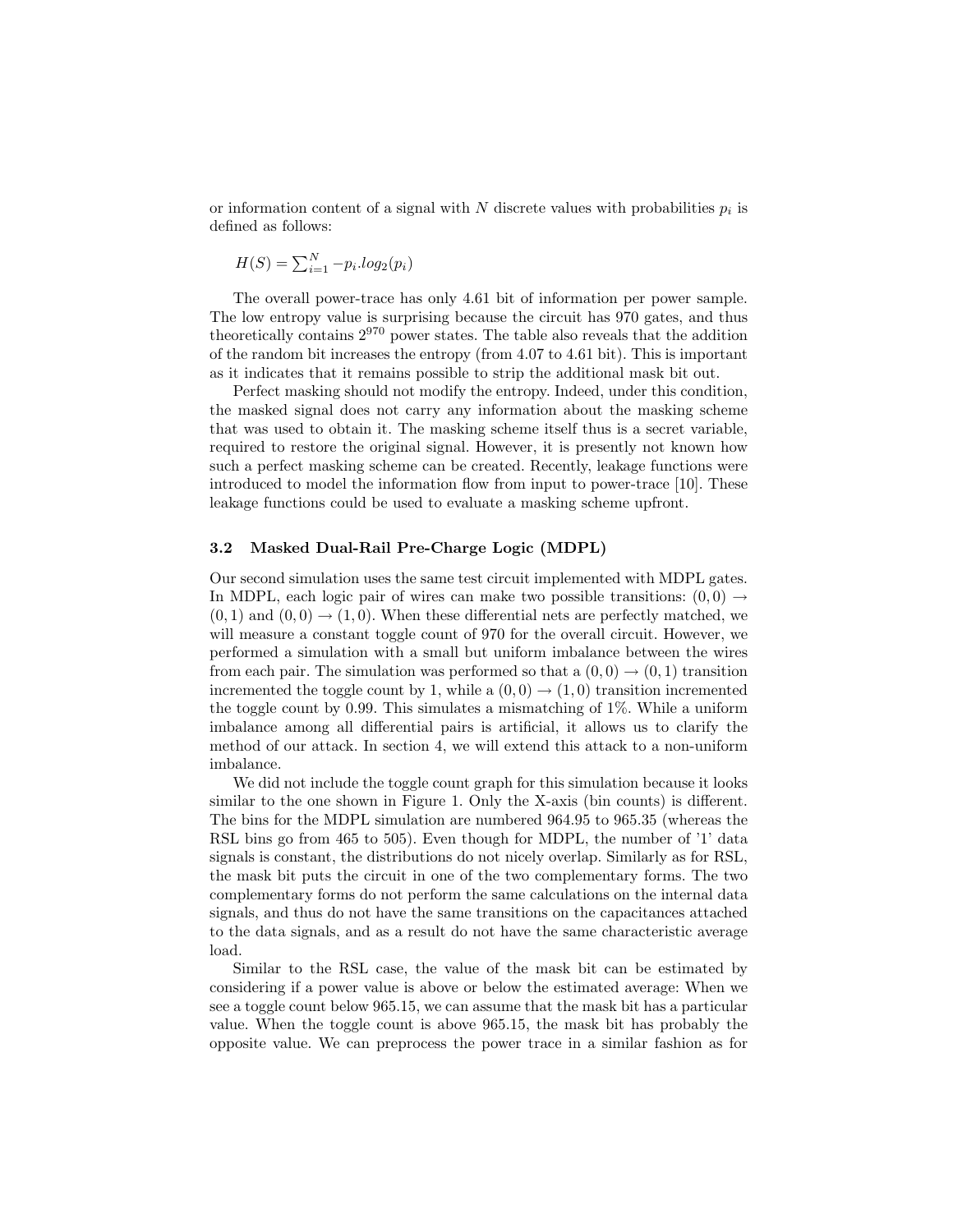RSL: determine the average in the power-pdf and fold the upper part over the lower part. The resulting transformation removes the effect from the mask bit, and the resulting power-trace can be broken using DPA with only 30 samples. This illustrates a key point in this paper: the benefits of masking and dualrail are not additive for side-channel resistance. Of course, the side-channel in MDPL is relatively smaller than in the case of RSL, and more sensitive power measurements must be made.

Can the above attack also work on a realistic circuit? In the next section, we show how to attack a large design in masked dual rail logic, which was implemented through layout-level using place-and-route. In this case, the imbalance among differential pairs is variable.

## 4 Applying the Attack on a Chip-level Layout of AES

In this section, we demonstrate that the conclusions from the previous chapter also hold for a large design with factual design data. We will show that the loading imbalances on masked dual-rail pre-charged gates in a chip-level layout are sufficient to enable the attack methodology described in this paper.

#### 4.1 Device Under Test

We opted to demonstrate our findings on a large and practical circuit. The device under test is a complete AES core with encryption data path and key scheduling. The AES core is based on a single round of the AES-128 algorithm which consists of byte substitution, shift row, mix column and key addition phases along with on-the-fly key scheduling (see Figure 3). The byte substitution is implemented using look-up tables. A full encryption of 128-bit data using a 128-bit key takes precisely eleven clock cycles.



Fig. 3. Device under test: AES core with encryption data path and key scheduling

The gate level netlist describing the AES core contains just over 16K dual rail gates. The dual rail netlist has been placed-and-routed using Silicon Ensemble without any routing constraints. This means that the true net and the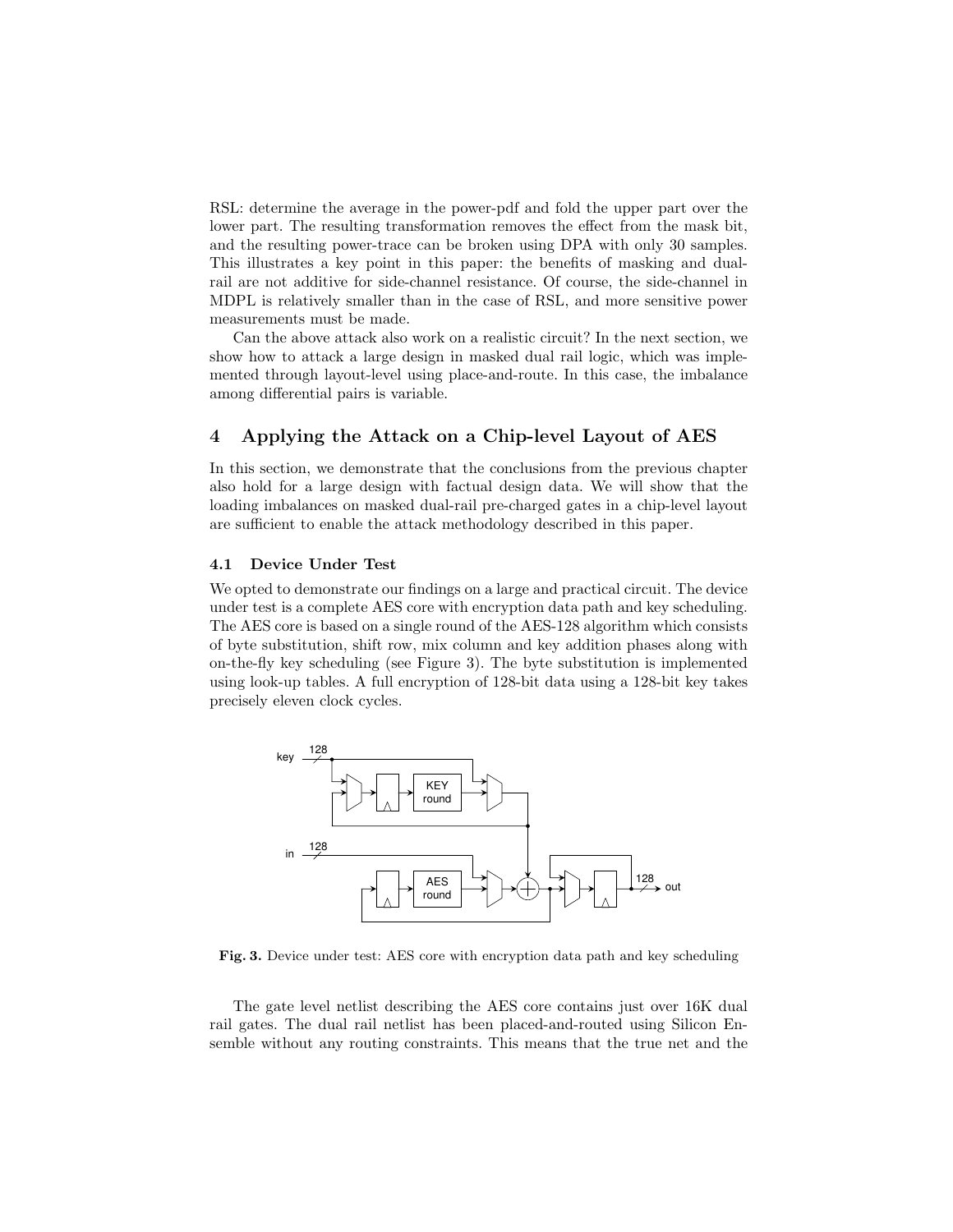false net of each differential pair are routed independently from each other. The lumped interconnect capacitances of the nets, which will be used in the power measurement simulations, have been extracted using the HyperExtract parasitic extractor, which takes second order and cross-coupling capacitances into account.

The peak and average supply current of a measurement sample, which are generally used in real life DPA attacks, are proportional to the sum of all the individual load capacitances being charged in the clock cycle of interest. Hence, we simulate the power consumption with weighted toggle counts. The simulation is cycle-based. Each power-consuming  $0 \rightarrow 1$  transition contributes a weight to the overall toggle count equal to the extracted interconnect capacitance value of the switching net. The overall toggle count is thus equal to the total load capacitance.

To avoid biasing the power measurements, we do not take the load of the mask bit into account. This ensures that there is no direct observability of the mask bit value due to the very large capacitive load of the signals  $r$  and  $r_c$ , which are distributed to each gate. In other words, we assume that special precaution has been taken to match the capacitive loads between r and  $r_c$ . Instead, we simulate the masking of dual rail with precharge logic as follows. We simulate genuine dual rail logic having a single power transition per clock cycle. In each clock cycle the weighted toggle count of the circuit is recorded as is the weighted toggle count of the circuit in complementary form. Subsequently, in a post-processing step, a random mask bit is generated and one of the two weighted toggle counts is chosen based on the value of the mask bit. This simulates the correct cycle true behavior of both MDPL and Dual Rail RSL [5].

#### 4.2 Power-based SCA Results

Figure 4 shows the probability density function of the weighted toggle counts based on the observations for 1,000,000 encryptions. As expected based on our observations in sections 3.1 and 3.2, the distributions for mask  $r = 1$  and mask  $r = 0$  do not nicely overlap. The mask bit thus also introduces a bias for a large circuit and for an in-depth analysis using actual extracted capacitances of a placed-and-routed circuit.

Furthermore, where there was some overlap between the distributions of the small circuit with uniform mismatch between the true and false nets (section 3.2), there is no overlap in this example. This is due to the following. The variation (i.e. the width) of a distribution is smaller than the distance between the two distributions. The variation is set by data signals which have a random transition for every observation. An example of such a signal is the input to the AES round. The distance is set by signals which always have the same transition for every observation. Examples of such signals are the control signals, which set the AES core for the last round, and the input to the KEY round, which calculates the last round key. When the mask bit changes, all those invariable signals make the opposite transition. The distance is thus set by the structural mismatch between two large capacitances, which has a binary effect. The variation, however, is set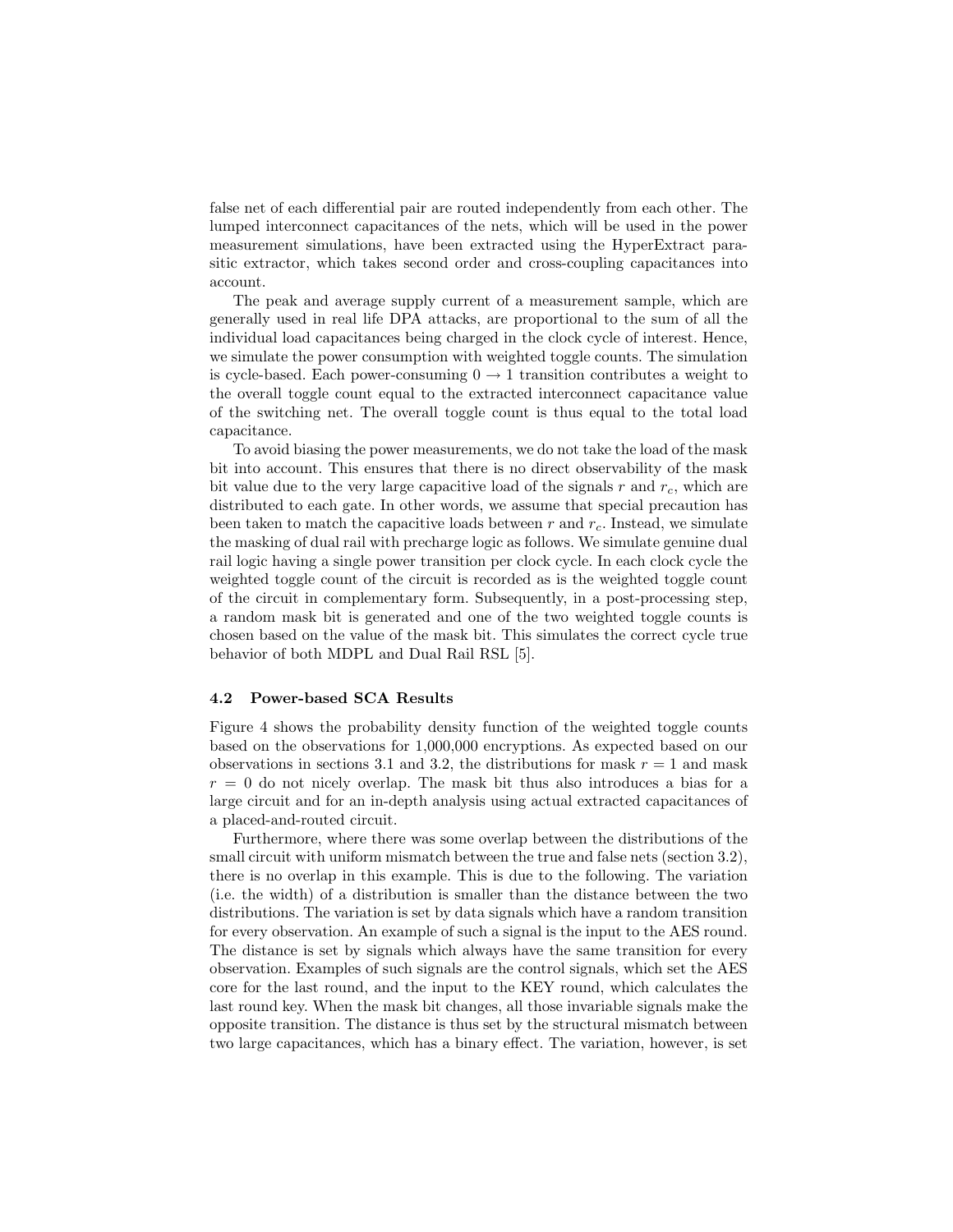by cumulated mismatch between many small capacitance pairs, which has a Gaussian effect.

The value of the mask bit can again be estimated by considering if a power value is above or below the calculated average. When we observe a weighted toggle count sample below 332.48, we can assume that the mask bit has a particular value. When the toggle count is above 332.48, the mask bit has the opposite value. Since there is no overlap between the distributions, the mask bit is always correctly deduced. A simple threshold filter allows separating the two power profiles and undoing the masking operation. Note that all measurement samples can be utilized during the DPA, by folding the resulting measurements around the average measured value as explained in section 3.1.



Fig. 4. Estimated power probability density function of device under test

Without the filtering operation, a DPA is unsuccessful. None of the key bytes was disclosed even after all of the 1,000,000 measurement samples are taken into account. Once the mask bit is removed, however, unbalanced capacitances caused by routing differences make a DPA possible: 2,000 measurement samples are sufficient to disclose the first key bytes. This confirms that masked logic styles remain susceptible to classic power attacks after only a simple filtering operation. For masked logic, whether it is single ended or dual rail logic, to work, the power probability density function should not disclose any information regarding the mask bit value. The distributions for the different mask bit values can be made more difficult to distinguish by increasing their overlap, for example by *not* masking constant signals.